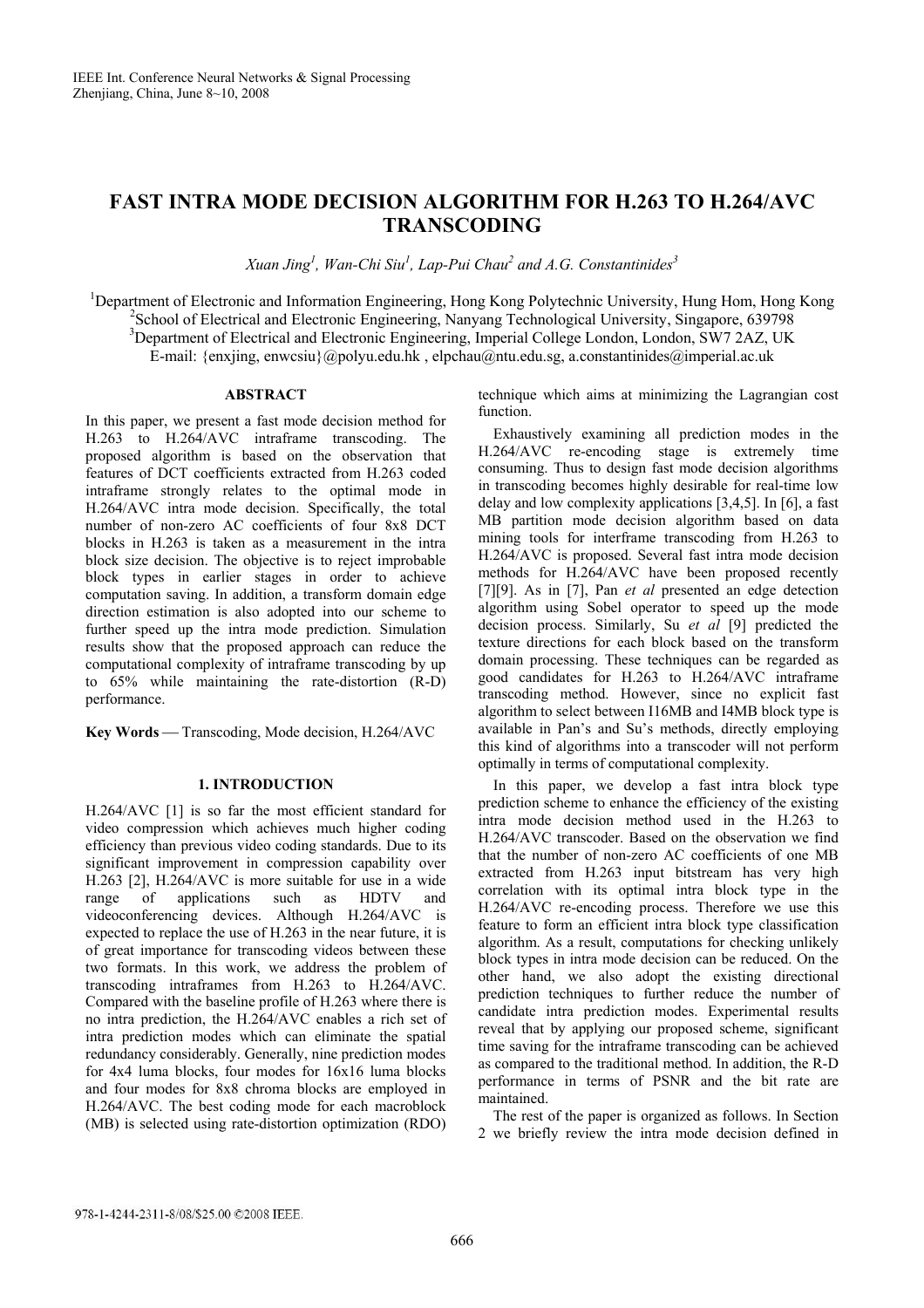

Fig. 1. Pixels used in I4MB mode decision and its prediction modes of different directions

H.264/AVC. An efficient intra block type selection algorithm is introduced in Section 3. Section 4 describes the overall fast intra mode decision scheme for our proposed intraframe transcoder. The experimental results are demonstrated in Section 5 for comparison. Finally, we draw a conclusion in Section 6.

### **2. INTRA PREDICTION METHOD IN H.264/AVC**

The intra coding algorithm of H.264/AVC differs from previous video coding standards in that intra prediction in spatial domain has been conducted. For each MB, there are two intra prediction block types for luma component i.e., I16MB and I4MB. Besides, I8MB is used for both chroma components. As for I16MB and I4MB, each 16x16 or 4x4 block is predicted from its spatially adjacent pixels according to the particular prediction modes. For example, Fig. 1 illustrates the pixels used in I4MB mode and its corresponding prediction directions. Totally there are nine possible prediction modes available for I4MB block type, and four modes for I16MB as well as I8MB. To select the best coding mode for one MB, normally the encoder needs to perform RDO mode decision to check every possible mode and finally choose the one with the minimum R-D cost as computed according to the following equation,

$$
J = D + \lambda \cdot R \tag{1}
$$

where D and R represent the distortion and the number of bits for coding the MB respectively.  $\lambda$  is the Lagrangain multiplier which is defined by the standard. In general, a total of  $4 \times (16 \times 9 + 4) = 592$  RDO operations have to be performed for a given MB [7]. This would be a huge computational burden for some low complexity real-time applications.

## **3. EFFICIENT INTRA BLOCK TYPE SELECTION**

Variable block size technique plays an important role in H.264/AVC for both intraframe and interframe coding. Basically, larger block types are more suitable for coding homogeneous regions within a video frame while smaller block types are more often selected for coding non-homogeneous regions. If we can perform accurate block type classification before exhaustively examining all prediction modes for both large and small block types, unnecessary computations can be avoided without



Fig. 2. Correlation between the optimal intra block type and the value of *nzcoef* . (a) Sample frame from *Mather&Daughter* with intra block type for each MB (b) Corresponding value of *nzcoef*. An offset intensity value of 128 is added to each pixel in (b) for display purpose.



Fig. 3. Cumulative distribution of I16MB mode and I4MB mode

affecting the prediction performance. In order to perform such block type classification, a certain feature has to be selected as a measure. Particularly, for real-time low complexity transcoding applications, the feature selected should have the following two important properties. First, the extra computations required to calculate this measure must be as low as possible. Second, the feature should have strong correlation with the optimal block types.

 For H.263 to H.264/AVC transcoding scenario, much useful information which can represent the spatial characteristics has already been encoded in the compressed bit stream. Therefore, it is beneficial to take advantage of such information in the transcoder design. In this work, we consider a very effective feature as our measure in block type classification, *nzcoef*, *i.e*., the number of non-zero AC coefficient of a MB. Note that, in our scheme, *nzcoef* stands for the total number of non-zero AC coefficients for four 8x8 DCT blocks of a given MB in H.263 compressed data. Fig. 2 shows the correlation between the value of *nzcoef* of each MB in H.263 and its optimal block type after H.264/AVC re-encoding process. In Fig. 2(b), the gray level intensity value of each MB is set as *nzcoef*. The larger the *nzcoef* the brighter the MB will be and vice versa. By comparing Fig. 2(a) with Fig. 2(b), it can be seen that, the value of *nzcoef* has very strong correlation with the spatial complexity in a given video frame. Normally, the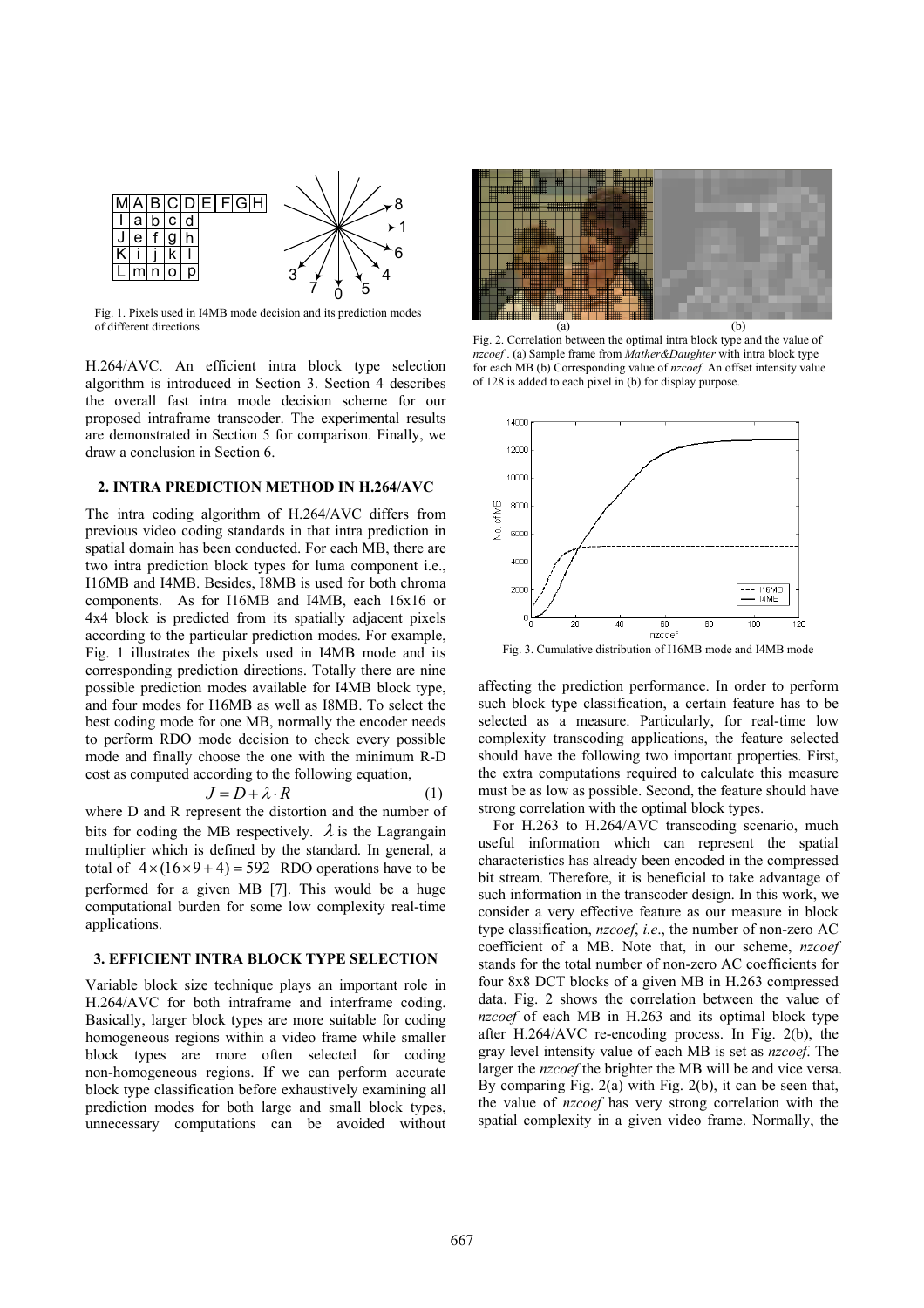

Fig. 4. Block edge direction prediction

areas coded using smaller block type I4MB in Fig. 2(a) will have bigger intensity value in Fig. 2(b). This indicates that *nzcoef* is a useful measure which contains the spatial domain information important to our intra block type classification.

 To develop a systematic block type selection scheme, we have conducted extensive experiments to further differentiate both block types, I4MB and I16MB, using a set of criteria. In our experiments, a number of 17000 MBs extracted from H.263 intra-coded frames of various video contents are used to generate our rule for block type classification. After decoding from H.263 bit stream, the decoded videos are re-encoded by H.264/AVC encoder using full search intra mode decision method with different quantization parameters. Fig. 3 illustrates the cumulative distribution of I4MB mode and I16MB mode. It can be observed from Fig. 3 that, when the value of *nzcoef* is larger than a certain threshold, the probability for the MB being coded using I16MB is extremely low. On the contrary, when *nzcoef* is less than a certain value, most likely the I16MB will always be chosen as the best mode. In addition, we also find that, it is difficult to use only one threshold to conduct an accurate binary classification because there exists a range that both block types are possibly be selected as the best mode. Based on the observation, we propose to classify the possible candidate intra block type by the following rules as defined in Eq. (2).

$$
mode = \begin{cases} 116MB & \text{if } nzcoef < TH1 \\ 116MB & \text{if } TH1 \leq nzcoef < TH2 \\ 14MB & \text{if } TH2 \leq nzcoef \end{cases} \tag{2}
$$

In other words, after decoding the current intra frame from H.263 input bit stream, we first determine the possible intra block types to be used before performing H.264/AVC intra mode decision. Therefore, unnecessary computations for checking the improbable block types for each MB will be avoided. According to our extensive experiments, the two thresholds TH1=6 and TH2=16 are adopted in our scheme as they can provide a good balance between mode decision complexity and accuracy.

#### **4. FAST INTRA MODE DECISION SCHEME**

In this section, we present our fast prediction mode decision scheme which is performed after previous intra



Fig. 5. R-D performance of different intra mode prediction methods

block type selection. As mentioned in Section 2, there are nine prediction modes for luma I4MB mode and four prediction modes for luma I16MB as well as for chroma I8MB mode. The target of our proposed method is to reduce the number of candidate prediction modes such that further time savings can be achieved. When I4MB mode is chosen, each of nine prediction modes (mode 2 is DC mode) has to be evaluated for every 4x4 block within one 16x16 MB. In [8][9], transform domain coefficients are utilized to determine the edge direction for a block. Specifically, for a spatial domain 4x4 block, the edge direction can be effectively computed based on its corresponding few transform domain AC coefficients as in Eq. (3)

$$
\tan \theta = \frac{F_{0,1} + F_{0,2} + F_{0,3}}{F_{1,0} + F_{2,0} + F_{3,0}}\tag{3}
$$

where  $\theta$  is the angle between the edge direction and the horizontal axis as shown in Fig. 4.  $F_{u,v}$  are the corresponding transform domain AC coefficients of this particular 4x4 block. In H.264/AVC, 4x4 integer transform (IT) is adopted instead of the traditional 8x8 DCT transform in H.263. After decoding one frame from the H.263 input bitstream, the proposed transcoder will perform the 4x4 integer transform on the decoded frame to obtain its IT coefficients. The core transform is shown in Eq. (4)

$$
Y = H \cdot X \cdot H^T \tag{4}
$$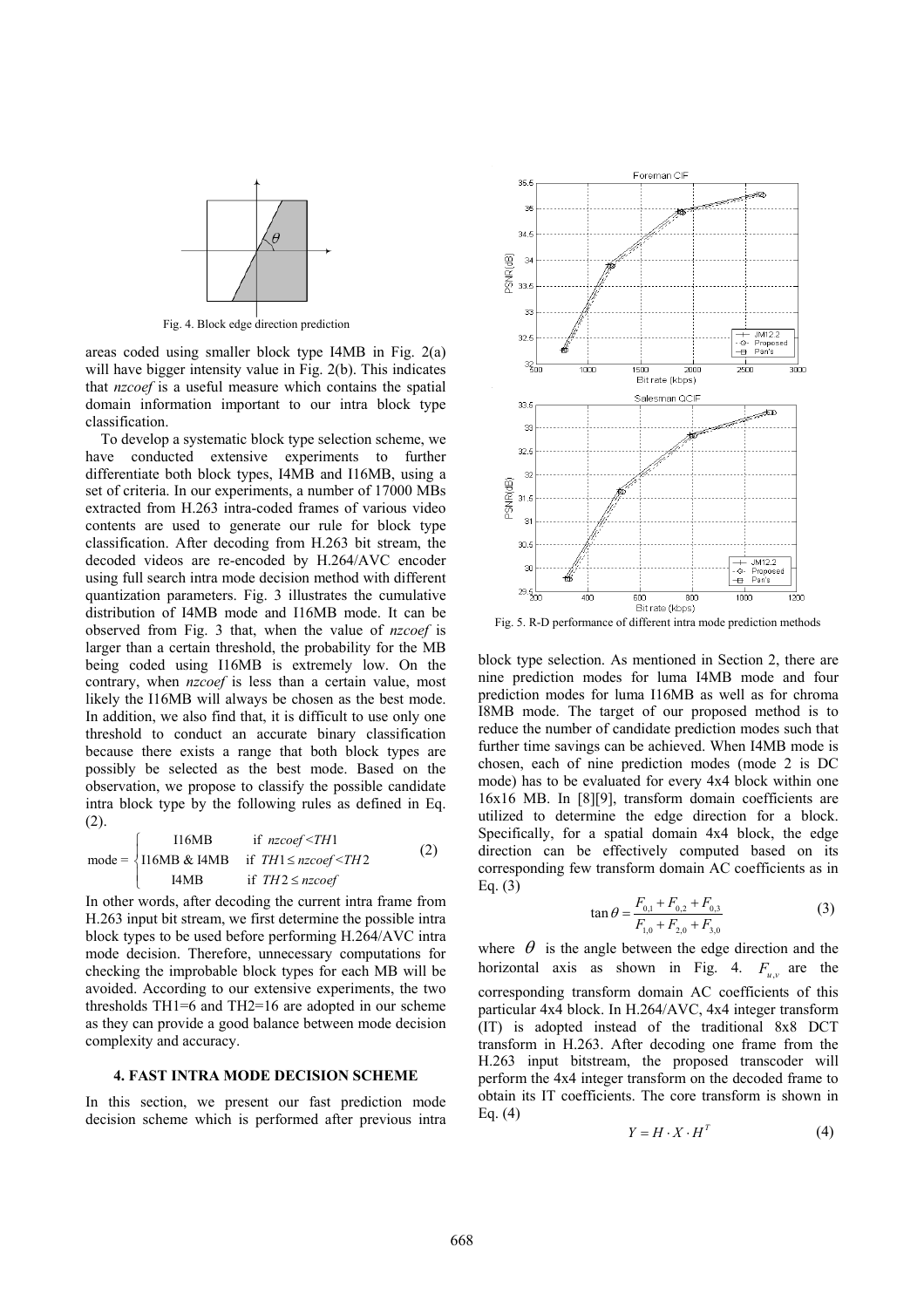|             |                 | Pan's method     |                   |                | Proposed method  |                   |                |
|-------------|-----------------|------------------|-------------------|----------------|------------------|-------------------|----------------|
|             | Sequence        | $\triangle$ PSNR | $\Lambda$ Bitrate | $\Lambda$ Time | $\triangle$ PSNR | $\Lambda$ Bitrate | $\Lambda$ Time |
|             |                 | (dB)             | $(\%)$            | $\frac{1}{2}$  | (dB)             | $(\%)$            | $(\%)$         |
| <b>OCIF</b> | Salesman        | $-0.02$          | 4.08              | $-48.32$       | $-0.03$          | 4.15              | $-56.61$       |
|             | Foreman         | $-0.04$          | 3.58              | $-49.00$       | $-0.04$          | 3.80              | $-57.43$       |
|             | Carphone        | $-0.07$          | 4.12              | $-47.69$       | $-0.06$          | 4.33              | $-55.65$       |
| <b>CIF</b>  | Foreman         | $-0.03$          | 3.91              | $-51.08$       | $-0.02$          | 4.29              | $-62.54$       |
|             | Mother&Daughter | $-0.04$          | 3.77              | $-55.02$       | $-0.05$          | 3.84              | $-65.14$       |
|             | Football        | $-0.03$          | 3.06              | $-53.14$       | $-0.03$          | 3.46              | $-62.67$       |
|             | Coastguard      | $-0.06$          | 3.33              | $-50.68$       | $-0.08$          | 3.78              | $-60.25$       |
|             | <b>News</b>     | $-0.05$          | 5.11              | $-52.43$       | $-0.06$          | 5.42              | $-63.20$       |

TABLE I EXPERIMENTAL RESULTS FOR DIFFERENT INTRAFRAME TRANSCODERS

where  $X$  is the  $4x4$  matrix of pixel values and  $Y$  is the 4x4 matrix of resulting IT coefficients which are to be used to calculate the edge direction in Eq. (3). For each 4x4 block, the intra prediction mode in Fig. 1 which is the closest to the computed edge direction angle  $\theta$  will be chosen as the candidate mode for R-D cost evaluation. In addition, the two neighboring modes as well as the DC mode will also be enabled in our scheme. Similarly, for I8MB mode to be examined for chroma components, the mode mostly close to the edge direction obtained from Eq. (3) will be enabled together with the DC mode. For luma I16MB, all modes are enabled in our proposed scheme in order to maintain a better tradeoff between the complexity and efficiency. In the following section, the efficiency of our proposed fast intra mode decision scheme will be demonstrated.

## **5. EXPERIMENTAL RESULTS**

The proposed algorithm has been implemented to the H.264/AVC reference software JM12.2 [10] for the re-encoding stage of the transcoder. In addition, Pan's method [7] was also implemented and both fast intra mode decision algorithms were compared with the original full search method. The experiments were conducted using the first 100 frames of three OCIF  $(176 \times 144)$  test video sequences and five CIF ( $352 \times 288$ ) sequences of various spatial characteristics. In our experiments, all frames were coded as I-frames using quantization parameters QP=24, 28, 32 and 36. For all tests, the RDO was enabled in mode decision and CABAC was adopted for entropy coding.

 To evaluate the efficiency of different intra mode decision algorithms, three metrics have been selected *i.e*., ∆ PSNR, ∆ Bitrate and ∆ Time. Table 1 tabulates the detailed experimental results for comparison. Note that, for these results, the positive values represent increments while the negative ones represent decrements. From the table we find that both fast intra mode decision algorithms can achieve accurate mode prediction as compared to the full search method. It is observed that by using our proposed method, the average PSNR loss is less than 0.1 dB and the average bitrate increment is within 5%. These results are similar to Pan's method. For the computational complexity savings, our proposed algorithm can reduce the encoding time by up to 65% and on average 60% time saving can be achieved for all test sequences. As compared to Pan's method, more computational reductions are obtained in our algorithm. This is because our intra block type selection scheme can effectively reject those improbable modes in an earlier stage. Fig. 5 illustrates the R-D performances of different schemes for *Foreman* and *Salesman* respectively. Obviously, the difference in R-D performance between our proposed algorithm and JM12.2 is negligible.

#### **6. CONCLUSION**

In this paper, we have proposed a fast mode decision scheme for H.263 to H.264/AVC intraframe transcoding. In order to perform fast intra block type decision before exhaustively checking both I16MB mode and I4MB mode, we adopt the number of non-zero AC coefficients from H.263 input as a criterion for early termination. Furthermore, efficient transform domain edge direction prediction method has also been employed to accelerate the intra mode prediction. Experimental results show that the proposed scheme achieves about 60% computation reduction for the transcoder with negligible visual quality and bit rate degradation. Thus it is very desirable for real-time H.263 to H.264/AVC video transcoding applications.

#### **ACKNOWLEDGEMENT**

This work was supported by the Centre for Multimedia Signal Processing, Department of Electronic and Information Engineering, Hong Kong Polytechnic University and the Research Grant Council of the Hong Kong SAR Government (PolyU 5268/06E).

#### **REFERENCES**

- [1] T. Wiegand, G.J. Sullivan, G. Biontegaard and A. Luthra, "Overview of the H.264/AVC video coding standard," *IEEE Trans. Circuits Syst. Video Technol*, vol. 13, no. 7, pp. 560-576, Jul. 2003.
- [2] ITU-T Recommendation H.263: *Video coding for low bit rate communication*, ITU-T SG11, Jan. 1998.